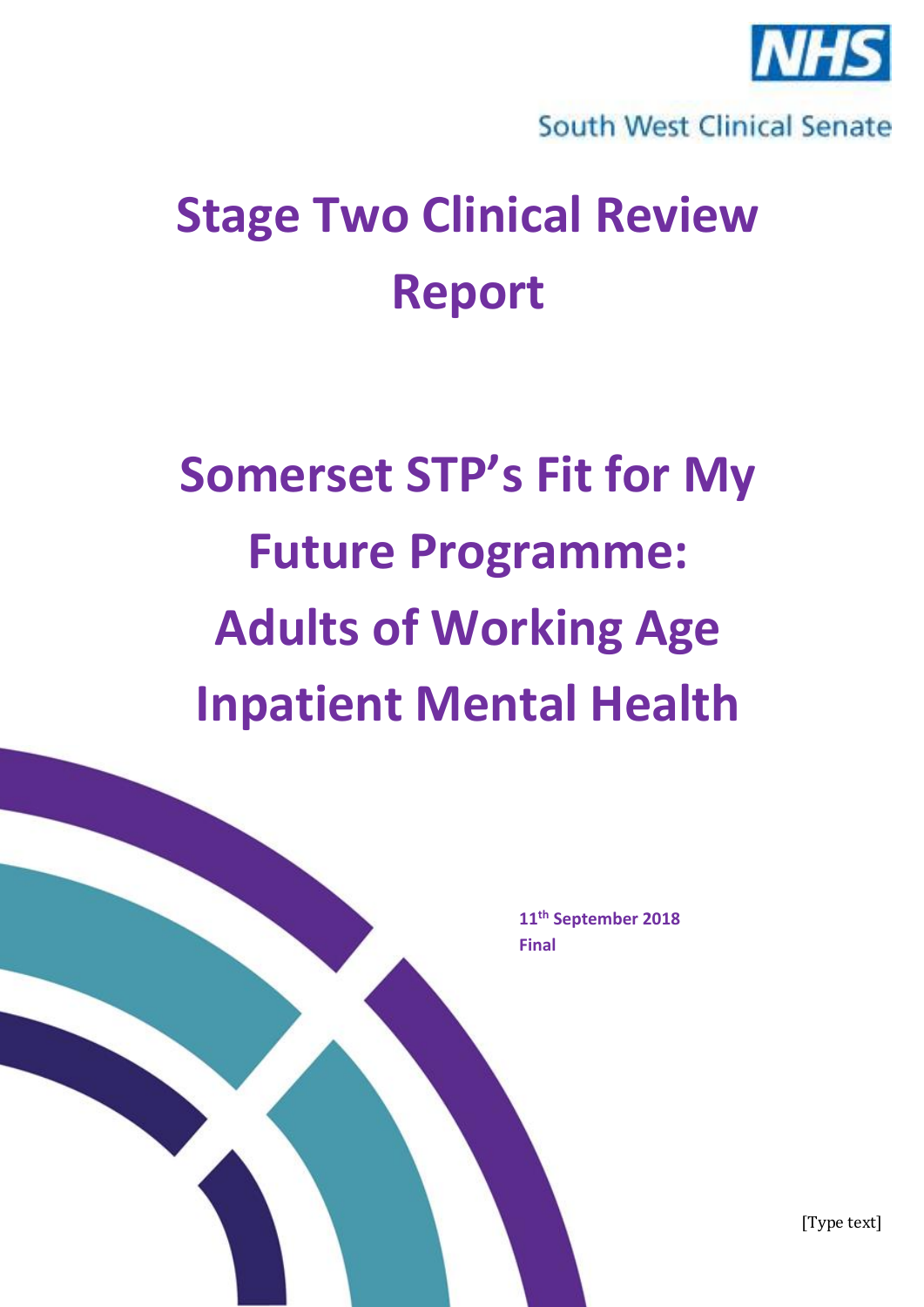## **Document Title: Stage Two Clinical Review Report: Somerset STP's Fit for My Future Programme: Adults of Working Age Inpatient Mental Health Beds** Draft 11th September 2019 Final 16th October 2019

Prepared by: Ellie Devine, South West Clinical Senate Manager

Signed off by: Dr Sally Pearson, South West Clinical Senate Chair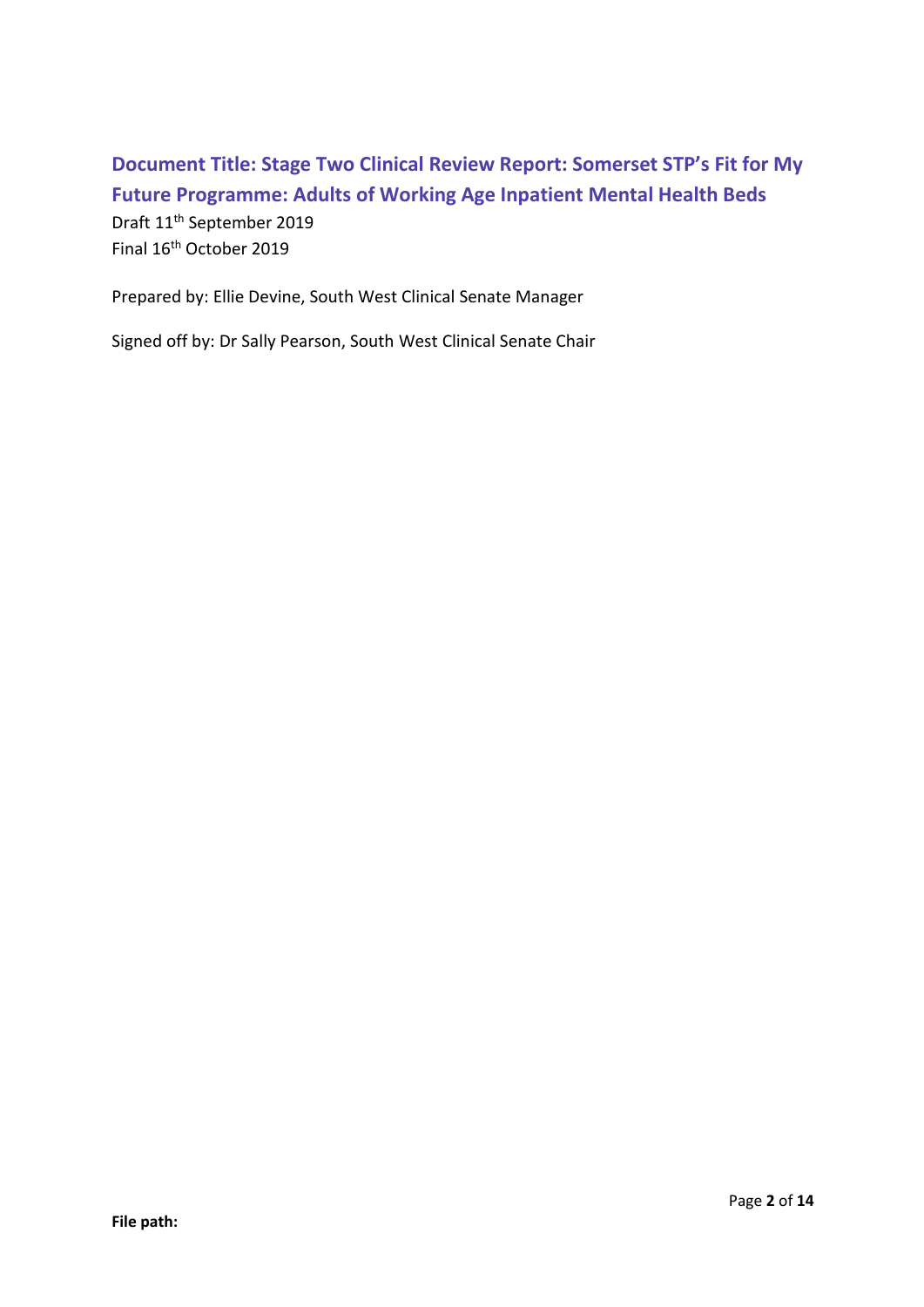#### **1 Executive Summary**

#### **1.1 Chair's Summary**

This report has been produced by the South West Clinical Senate for Somerset CCG/STP and provides recommendations following a Clinical Review Panel (CRP) that convened on 5<sup>th</sup> September 2019 to review the Somerset proposals for changes to their adult inpatient mental health beds.

This was an independent clinical review carried out to inform the NHS England stage 2 assurance checkpoint which considers whether proposals for large scale service change meet the Department of Health's 5 tests for service change prior to going ahead to public consultation, which in this case is planned for November 2019. The Clinical Senate principally considers tests 3 and 5; the evidence base for the clinical model and the 'bed test' to understand whether any significant bed closures can meet one of 3 conditions around alternative provision, treatment and bed usage.

I would like to thank the clinicians who have contributed to this review process, providing their commitment, time and advice freely. In addition, I would like to thank Somerset STP for their organisation and open discussion during the review.

The clinical advice within this report is given by external clinicians with a shared interest to the STP in developing the best services for the population, contributing through the value of peer experience and with the intention of supporting the development of clinically sound service models. This report sets out the methodology and findings of the review and is presented to Somerset STP with the offer of continued support.

S fasci

**Dr Sally Pearson, Clinical Chair, South West Clinical Senate**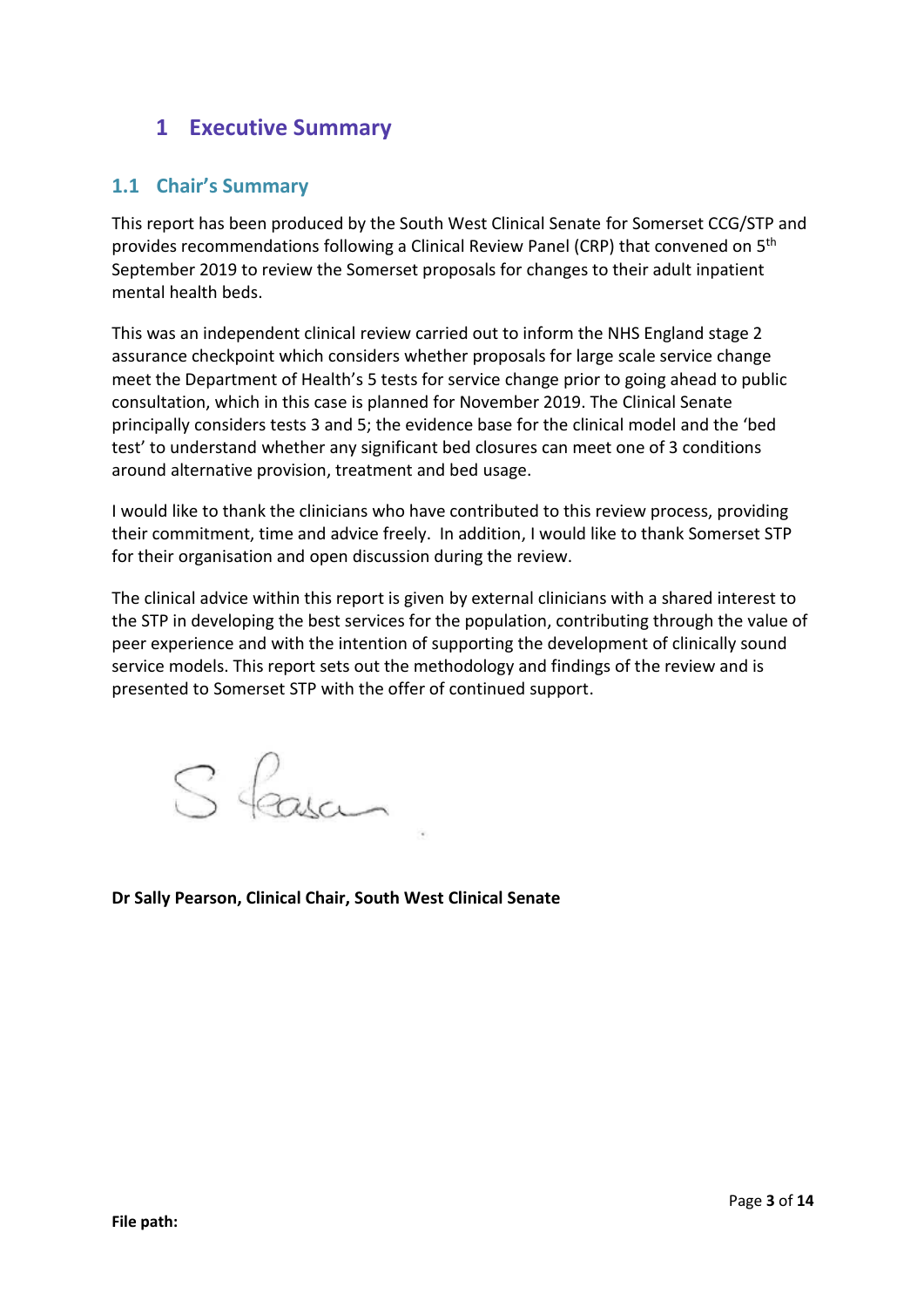#### **1.2 Recommendations**

The Clinical Review Panel (CRP) concluded that there was consensus in supporting the proposals to move 14 inpatient mental health beds for adults of working age from the ward currently in Wells to Yeovil where two wards will be combined to address concerns around maintaining stand-alone units, and that this proposal is supported by clinical evidence and best practice.

The Clinical Review Panel also noted that there are ongoing patient and staff safety risks at the Wells unit which are being well managed and mitigated but which need to be considered when developing the implementation timeline which should be as efficient as possible.

This report draws attention to a number of observations and recommendations that may strengthen the proposal and clinical model;

- 1. There was consensus from the CRP to move the location of 14 beds as described in the proposal, which is supported by clinical evidence and best practice.
- 2. The CRP was satisfied that Taunton as a site for the combined beds had been appropriately discarded for clinical outcome reasons.
- 3. The CRP noted that there was a strong argument for not co-locating beds at Wells, in particular the lack of a S136 suite.
- 4. The CRP supported the concept of identifying and developing a supported care area if possible in the future at the Yeovil sites.
- 5. The CRP suggested that a refurbishment of the existing ward at Yeovil could be undertaken as soon as possible, potentially using bid monies highlighted to the panel. The development of a space to facilitate this could create an emergency decant ward and clinical space of use to the wider system. This would have the added benefit of speeding up co-location of mental health inpatient beds if and when approved so that facilities are not a rate limiting step post consultation.
- 6. The CRP confirmed that the bed test is not applicable for this review as there are no plans currently being proposed to reduce bed numbers. It was advised that there should be flexibility when configuring inpatient facilities, both futureproofing them for single sex use and in order to review the use of beds over time as their community model, which is not being consulted on, is developed as it may reduce pressures on beds.
- 7. It was noted that a lot of useful information describing the developing community mental health model had been provided and that this helped to position inpatient mental health services within a wider context of healthcare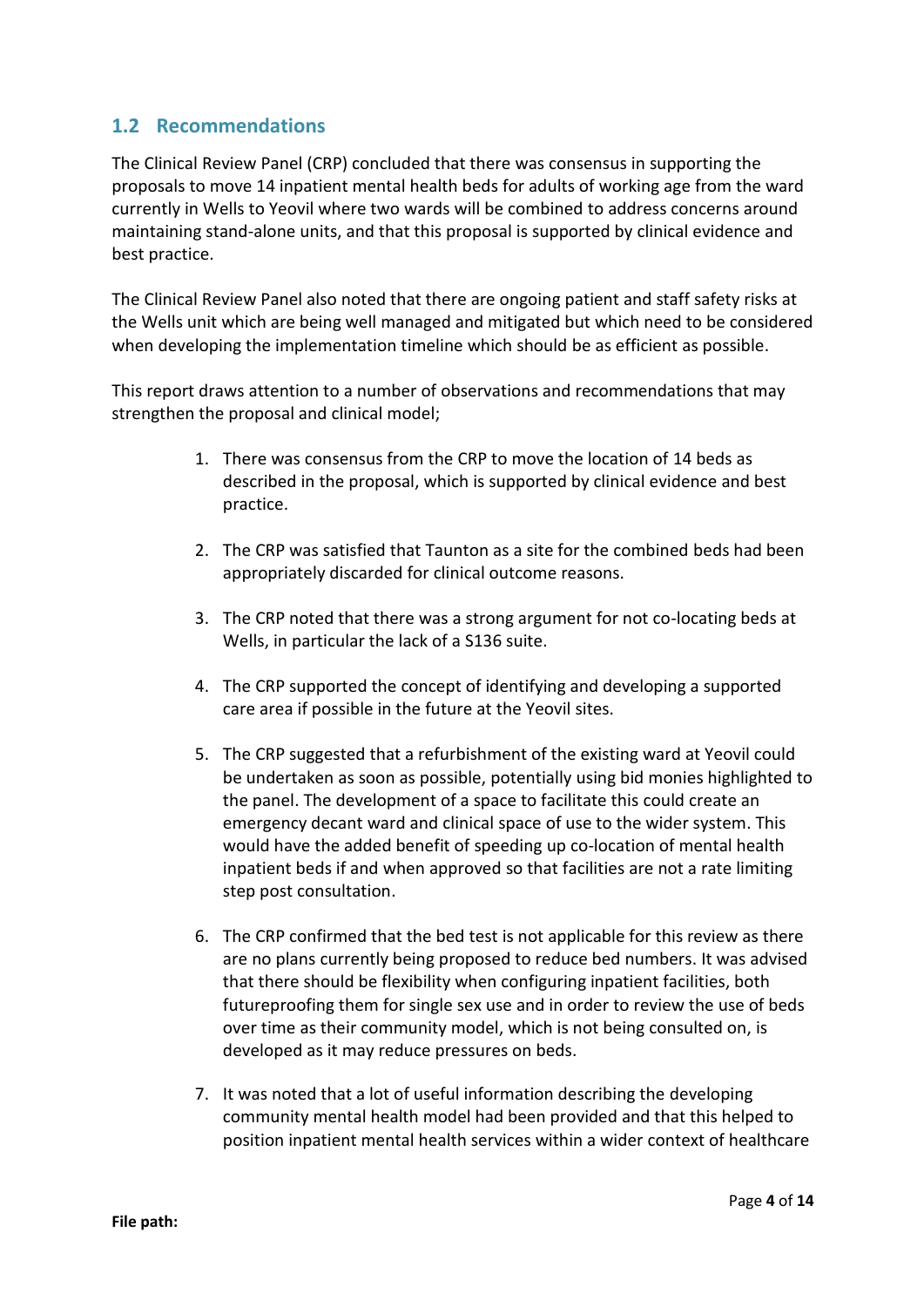provision. The CRP supported the outline community model making the following comments;

- o It was noted that a timeline for the delivery of the community model aligned with proposed changes to inpatient services would help give confidence that pathways were joined up to prevent crisis.
- o The use of recovery partners and the integration with social care were noted and encouraged.
- o The panel commented that there could be greater clarity regarding the plan for an enhanced community mental health provision in the Wells area.
- o It was noted that there should be greater clarity to describe the different teams in the community, in particular the crisis team which will need to be staffed to be available when people are mostly likely to present and with a clear 24/7 offer to help reduce admissions.
- o An enhanced community model will be drawing from the existing workforce and this should be considered in the workforce planning for the community model implementation.
- o The benefit of potential training opportunities resulting from the model should be emphasised and multi-disciplinary roles also fully described, to include the use of OT input to wards.

## **2 Background**

In December 2018, Somerset finalised its Fit for My Future Case for Change which proposed changes to its community, mental health and acute setting services.

In Spring 2019, it was decided that proposals around changes to inpatient beds for adults of working age reached a point where they required assurance as part of NHS England's assurance process ahead of public consultation.

The Somerset Mental Health and Learning Disability Programme Board had reviewed current and future capacity and demand of mental health services and identified that;

- There is a growing trend of increasing non-elective and emergency attendances at hospitals by individuals with acute mental health needs.
- There is a higher rate of suicides in the county for people known to mental health services than elsewhere in the country.
- Significantly less is spent on mental health care services in Somerset than elsewhere and that for adult inpatient provision there are a number of safety concerns within current models and gaps in service provision.

In July 2016 Somerset Partnership (SomPar) Trust Board took a decision not to continue to provide standalone mental health services that were not close to general hospital sites or co-located with other mental health services. St Andrew's in Wells was, at that time, the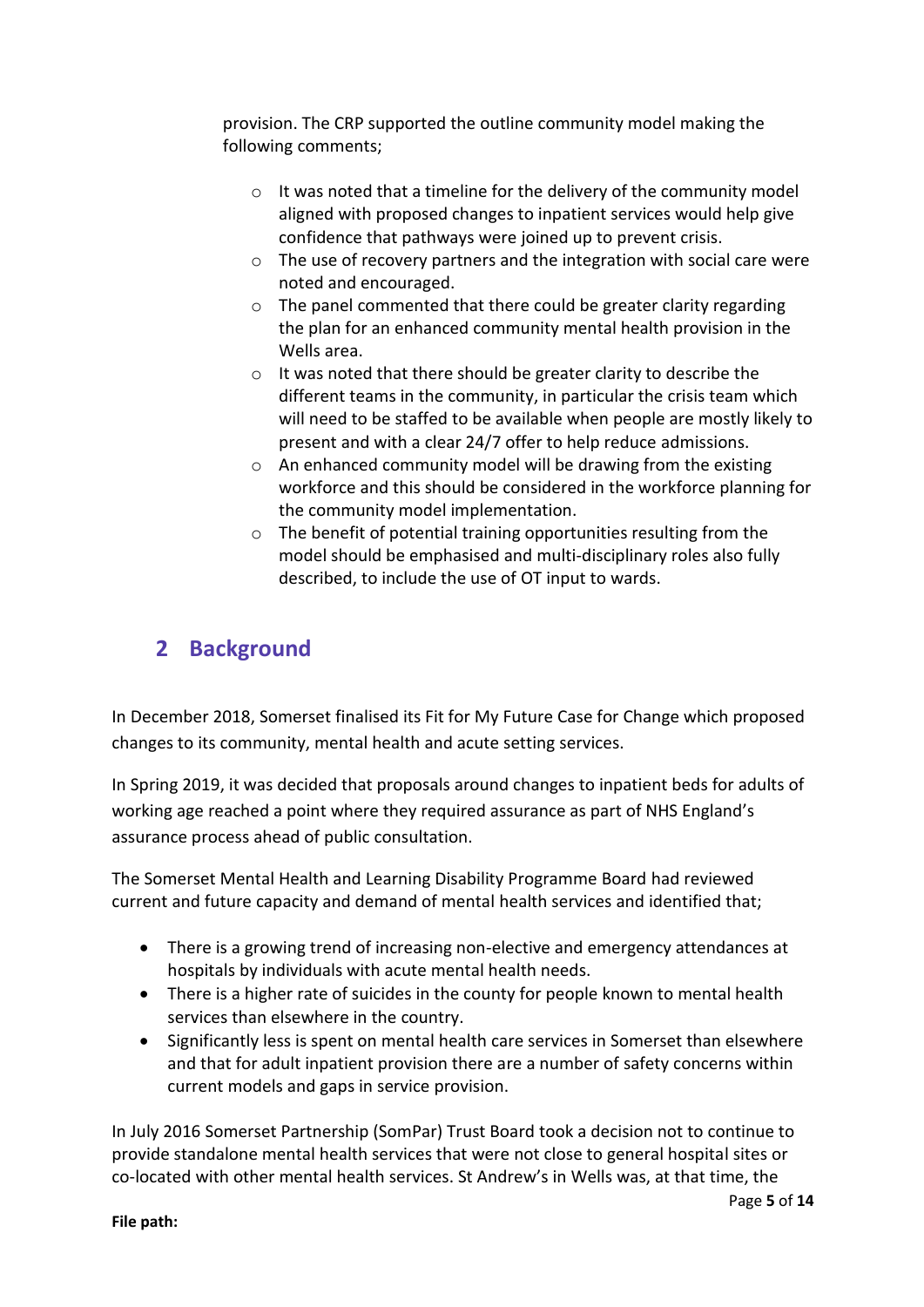only standalone inpatient unit located some distance away from both general hospitals. It also experienced recruitment issues for Psychiatrists to cover the ward. To maintain staff and patient safety SomPar implemented a strict admission and transfer protocol. The consequence of these factors is that, unless a patient is low risk and well known to the clinical team, no new admissions go directly to St Andrew's which in turn places pressure on the other wards in the county.

#### **3 Senate Engagement to Date**

In advance of the requirement for formal clinical review via panel, the Clinical Senate undertook a desktop review of Somerset STP's case for change and draft options in June 2019. This desktop review was undertaken by a sub-panel of the CRP. The report can be found in appendix 5.

The report provided by the Clinical Senate detailed that the case for change and proposed changes were supported but that some information needed to be clarified.

#### **Key points noted by the panel were as follows:**

1. There is a case for change for overall improvement to mental health services in Somerset but the specific case for change to move one ward and what issues this will address is less well articulated and evidenced in the case for change document.

2. While there is evidence that stand-alone wards are not best practice and SOMPAR made a decision to not support them in 2016, it is also acknowledged in the report that the safety issues in Wells are not compelling and this does needs to be further explored or clarified. It would be particularly helpful if key statements/recommendations could refer back to the data/tables included that support them.

3. It is not clear what services are currently available, what if anything has already been implemented and what will be available in the future, particularly in relation to the community mental health offer. It would be helpful to set the options for adult inpatient beds against the context of the future of all adult mental health services including IDSS, HTT and 24/7 care which is frequently referred to and how will they differ from now as a case for changing these other services has also clearly been made. (Roadmap and maps of services would be helpful to inform the case for change.)

4. The rationale for and impacting of closing magnolia ward permanently and when this decision was made needs to be described.

4. Clinical engagement to date has not been fully covered and this would be helpful.

5. More information on workforce is required if this is a key driver for changes.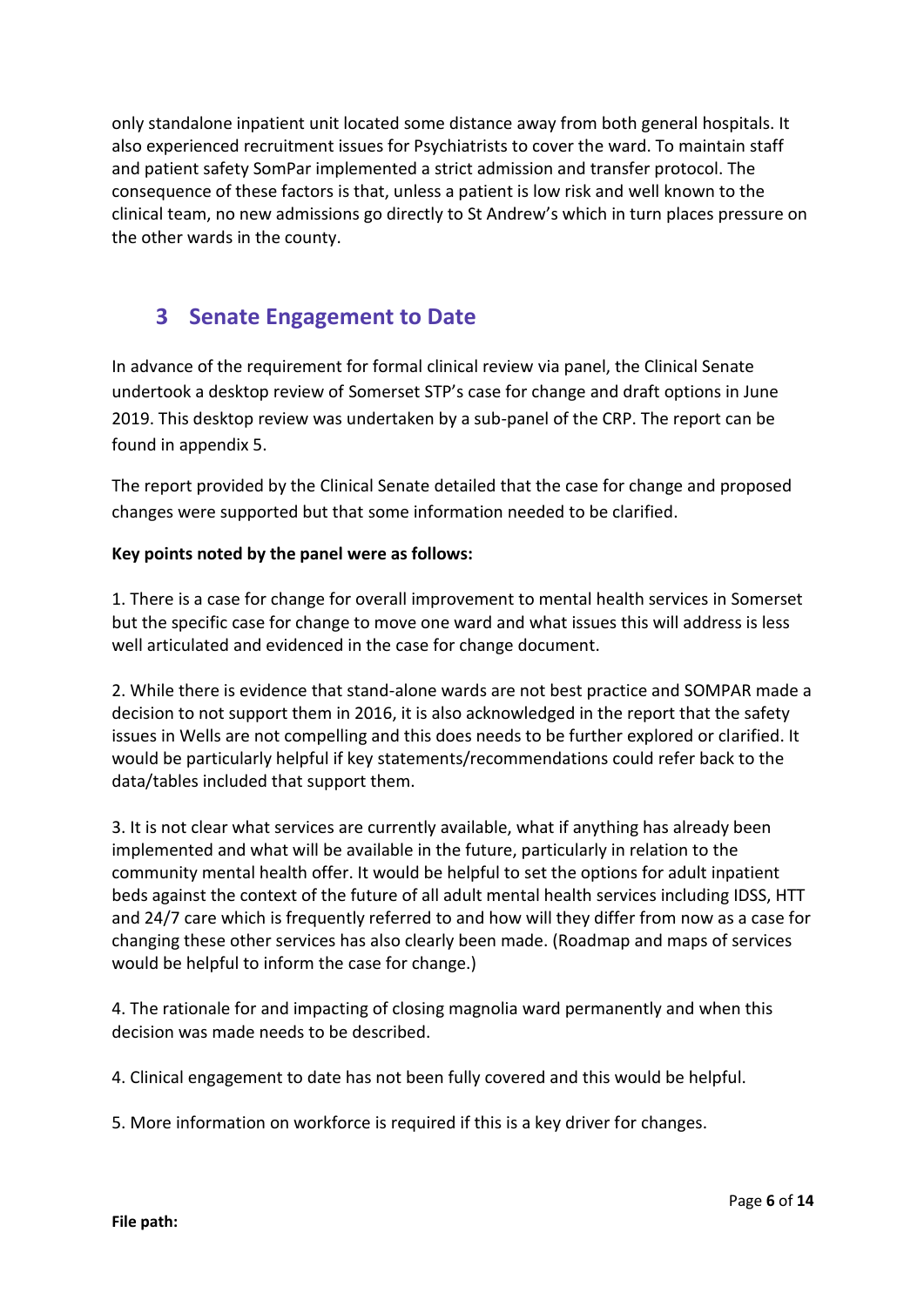6. The clinical pathways and interdependencies with other services for each option need to be included in the options appraisal. Thought needs to be given to whether other more radical/ambitious options be explored where the critical mass of a more centralised service addresses clinical safety.

#### **Some of the issues raised were addressed in a presentation at the Stage 1 Assurance meeting by Somerset CCG as follows:**

- The main change being proposed is the move of one ward. There are some wider plans for community services but these don't need to be consulted on, although they provide context.
- Magnolia Dementia ward has already been closed, this has been approved by HOSC and is out of scope for the consultation.
- There has been more clinical engagement than was detailed in the documents shared and this will be referenced in their pre-consultation business case (PCBC)
- There was clarification that their admissions criteria to St Andrew's ward is to accept low risk patients only. This means incidents on St Andrews ward are few in number but there is an impact for incidents on other wards who accept the higher risk patients.
- Options for co-location of all inpatient services in one location are not considered viable but they will include this information and options appraisal in the PCBC.

#### **4 The Review Process**

The Clinical Senate Review Process is used across England to provide independent clinical review of large-scale service change to ensure there is a clear clinical basis underpinning any proposals for reconfiguration. Reviews are undertaken to inform the NHS England assurance process which signs off proposals for change prior to public consultation.

The Senate's CRP reviewed the final PCBC document provided by the STP to detail their proposals ahead of the panel meeting (appendix 4) and also referred to the desktop review as well as national guidance. The panel also fed in comments to the Senate which were shared with the STP in preparation for the panel meeting itself and which contributed to the key lines of enquiry (KLOEs) used to guide discussion. These supported the generic KLOEs for clinical review processes developed from a national guidance document on conducting senate reviews (appendix 8).

The Head of Senate also held a preliminary meeting with the STP team on 22<sup>nd</sup> August before hearing its proposals for change presented formally at the clinical review panel meeting on 5<sup>th</sup> September. The review meeting provided opportunity for the STP's clinical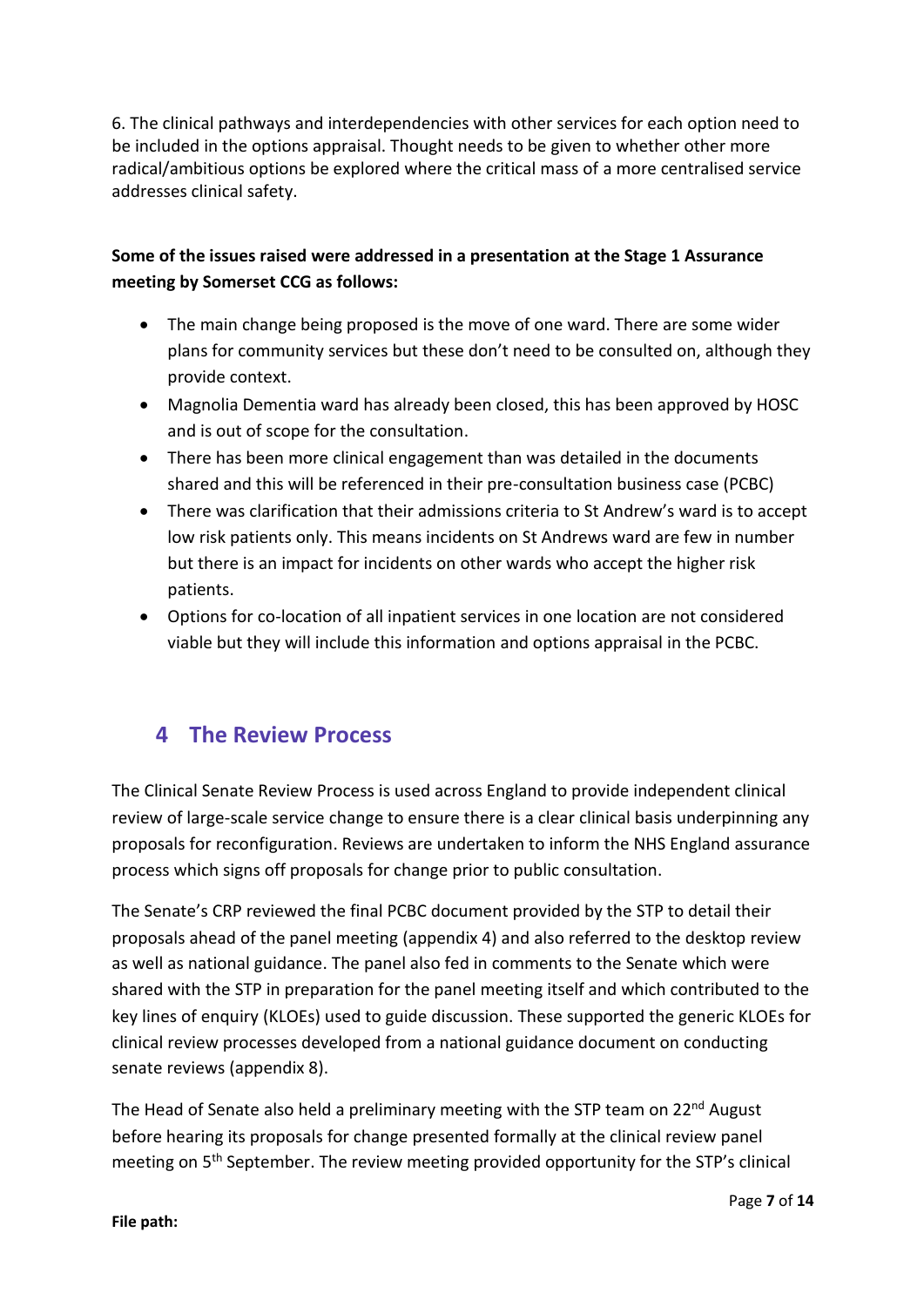team to present its proposals and for the panel to discuss the proposals, ask questions and raise concerns. The agenda can be found in appendix 3.

At the review panel, the Clinical Chair emphasised to the STP that the Clinical Senate regards its role as being a supportive one, with a shared aim of improving healthcare services, raising legitimate clinical concerns aimed at strengthening the clinical case for change, identifying potential gaps and ensuring that the model is as robust and well thought-out as possible through frank and open clinician to clinician discussion.

## **5 Somerset STP's Mental Health Inpatient Beds Proposal**

Following a shortlisting process exploring options for the co-location of beds in order that there are no remaining stand-alone units for adult mental health inpatient beds in Somerset, the preferred option being put forward was;

1. The stand-alone unit at Wells to move all 14 of its beds to Yeovil to improve both safety and access to physical care as a preferred option to address the issue of stand-alone units. There is currently no overnight medical cover and patients go via ambulance to Yeovil DGH to access psychiatry and acute medical cover. Yeovil will co-locate two wards together as a result of the move and is within close proximity of Yeovil DGH.

This option is within the context of ongoing development of enhanced community-based mental health services including a further roll out of a dementia prevention programme\* and development of the home treatment team. These developments are not subject to consultation.

\* Magnolia Dementia Ward situated in Yeovil was closed in July 2017 first temporarily and then permanently in 2019 following HOSC approval. This reduced the capacity of beds for the county by 14. However, existing resources from the ward were reinvested to commission an Intensive Dementia Support Service (IDSS) to cover East Somerset.

**The STP team's intention is to go out to public consultation in November 2019.**

## **6 Panel Discussion and KLOES**

#### **6.1 KLOES**

The CRP identified the following key areas in their pre-meet on the day that they specifically wanted to explore with the Somerset team in addition to those KLOEs included in the agenda (appendix xxx);

• Can the community model be further described?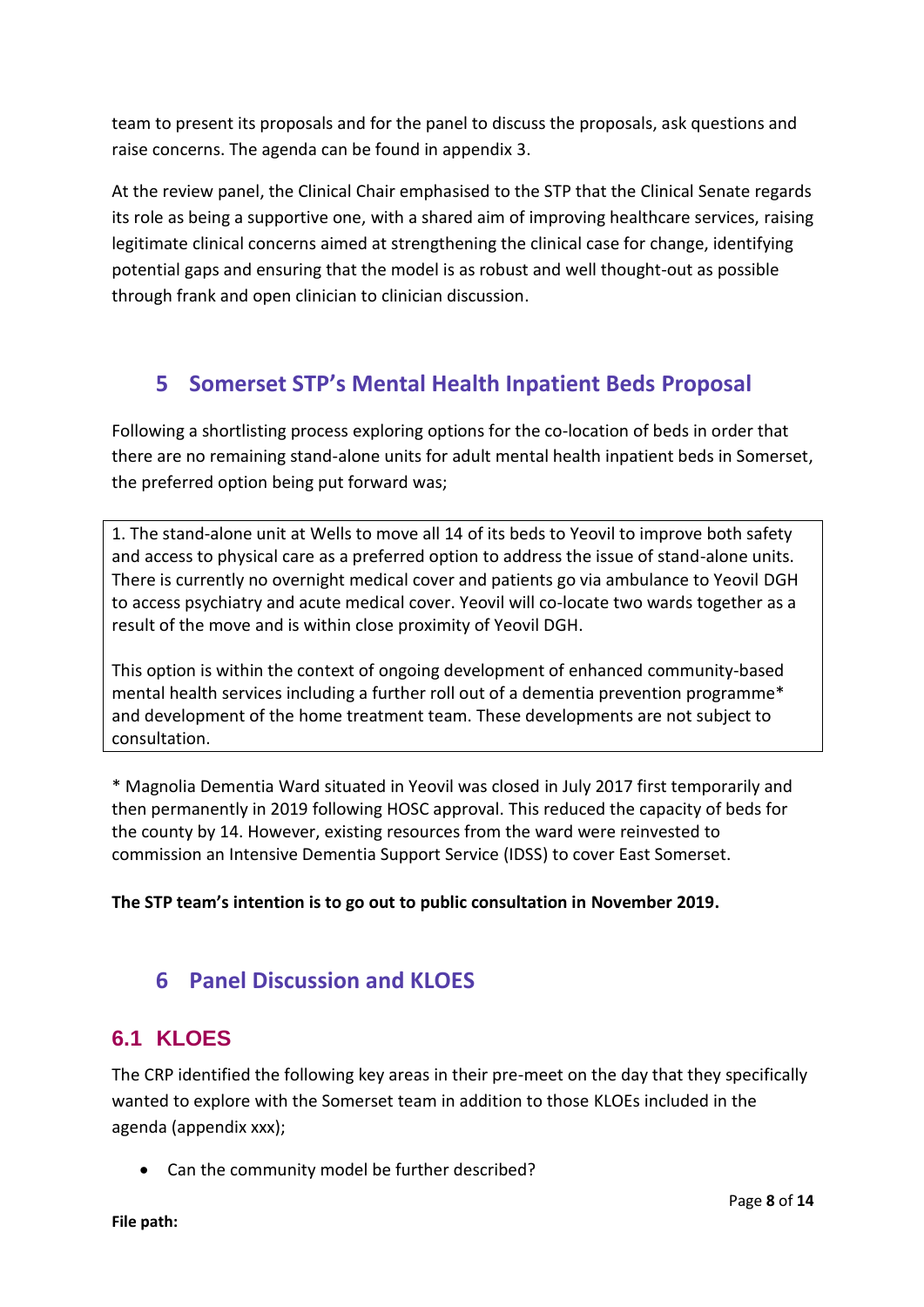- Why was Wells not explored further as an option for co-location of two units.
- How is staff safety being managed in the interim until a solution can be implemented?
- Does the workforce plan make appropriate use of the OT workforce?
- How will services flex to meet the needs of different categories of patients to cover age, transition and vulnerable groups?

#### **6.2 Presentation**

The STP Clinical and Managerial team delivered a comprehensive presentation describing how the proposed model seeks to ensure sustainable safety and quality with the significant change being the relocation of their the stand alone acute unit in Wells, (St Andrew's ward) to be adjacent to another stand-alone adult acute unit in Yeovil. Adjacent to the current Yeovil adult inpatient mental health ward is an available building, Holly Court, which would need to be refurbished for the move.

The beds on St Andrew's comprise 105 admissions per year which represents 16% of their total admissions and 23% of the bed base. Overall there are currently 4 adult inpatient mental health wards with 2 in Taunton, 1 in Wells and 1 in Yeovil. The two stand-alone wards do not exist by design but have been left isolated by other closures. They noted that the core proposal is not considered transformational and neither are the drivers financial but that changes already underway to develop wider community mental health services, and which do not need to be consulted on as they constitute enhancement of existing services, are. The drivers behind the proposals demonstrated that there is historic under investment in mental health services in Somerset, that too many people are going to A&E and there is an increasing rate of suicide, in patients both known and not known to services as well as concerns about safety and gaps in services.

The stand-alone ward in Wells has 14 beds and is an isolated unit with no other inpatient staff close by. There is psychiatric cover on-site Monday-Friday 9am-5pm but no admissions are accepted after 3pm. Out of hours cover is provided by phone by the on-call psychiatric consultant & out of hours GPs who do not have psychiatric training. The nearest Emergency Department is 45 minutes away (Royal United Hospital, Bath).

As a result, staff are dependent on police to provide support to regain control of challenging situations. There is no-one available to prescribe rapid tranquilisation out of hours or manage section 5.2 situations other than OOH GPs which is mitigated by admitting high risk patients to Taunton. Recovery from serious suicide attempts, such as serious and significant self-harm could be seriously compromised with recovery dependent on the severity of attempt & time taken for ambulances to arrive and then reach the nearest ED. There is no junior psychiatric cover and the patient experience is not as good as it could be with current interface risks. Psychiatric patients tend to have higher rates of physical health problems than the general population and as such co-location or proximity to acute services is considered beneficial. It was noted that the Yeovil ward is not on the Yeovil DGH site but across the road from it. Ambulance transfers for patients would still be needed but they would require a journey of a few minutes rather than a 45 minute transfer. The panel heard that that St Andrew's Ward has been a stand-alone for a long period of time with numerous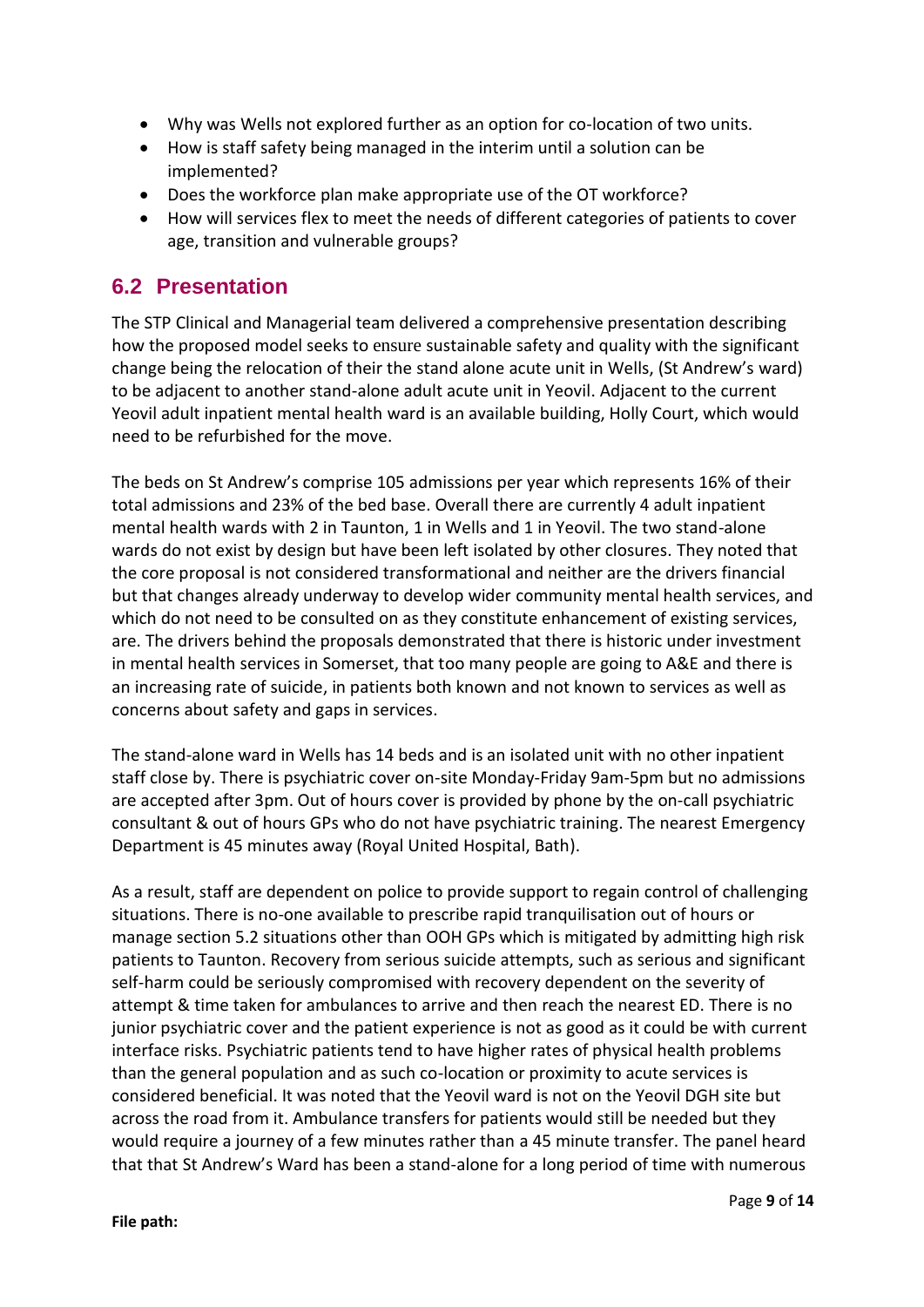service reviews and mitigations put in place. This has enabled the effective management of risk on an immediate, day-to-day basis, but does not remove the chronic risk which when linked to both likelihood and impact, arguably leads to inevitability in the longer-term. The STP detailed how they had reduced a long list of 20 options down to six for detailed consideration and then down to 3 for a deliberative workshop. There are currently 62 adult inpatient mental health beds across Somerset as well as a 10 bed PICU and older people ward at the Rydon site (Taunton) and a 10 bed rehab ward at Bridgewater. Admission rates are high across the county but there have been no out of area acute placements in the last year with patients not necessarily going to a bed closest to where they live, but within county.

Although proposals for community services were not formally subject to panel review, the STP helpfully described changes to inpatient bed sites within the context of significantly expanded community mental health services under the vision of 'no wrong door' with earlier intervention to reduce reliance on crisis management to include:

- Emotional Wellbeing Service, expanded IAPT and a newly developed 'Stepping Up' service to support people at an earlier stage, reducing risk of crisis and enabling support both before significant mental ill health and in recovery and reengagement back in the community, linked with Primary Care, Social Care and VCSE services.
- Greater peer support, recovery college(s), and expanded VCSE provision
- Crisis cafes Mendip and Bridgwater
- Core 24 psychiatric liaison
- Expanded 24/7 crisis home treatment

Overall, the data presented suggests that the current number and configuration of working age beds are appropriate to meet current demand. However, it was noted that with development underway across community mental health services in Somerset it is possible that reduced capacity will be required for inpatient beds in the future as support for patients currently requiring admission is improved in the community. It was also referenced that there may be potential funds through NHSE transformational bids to support this work which may in turn, if inpatient demand reduces, enable opportunities to develop an additional section 136 suite and 'extra care' area at Yeovil.

#### **Overall Observations**

The Chair praised the Somerset team for the huge improvement to the PCBC since an earlier draft had been shared with the panel, taking into account suggestions from the Clinical Senate. The Devon team and the review panel team explored the KLOEs as follows;

• It was noted that Taunton was not considered viable to host all inpatient beds due to a lack of space, the prohibitive cost and some concerns around staffing of this as well as the distance in travelling to and from the site for patients furthest away from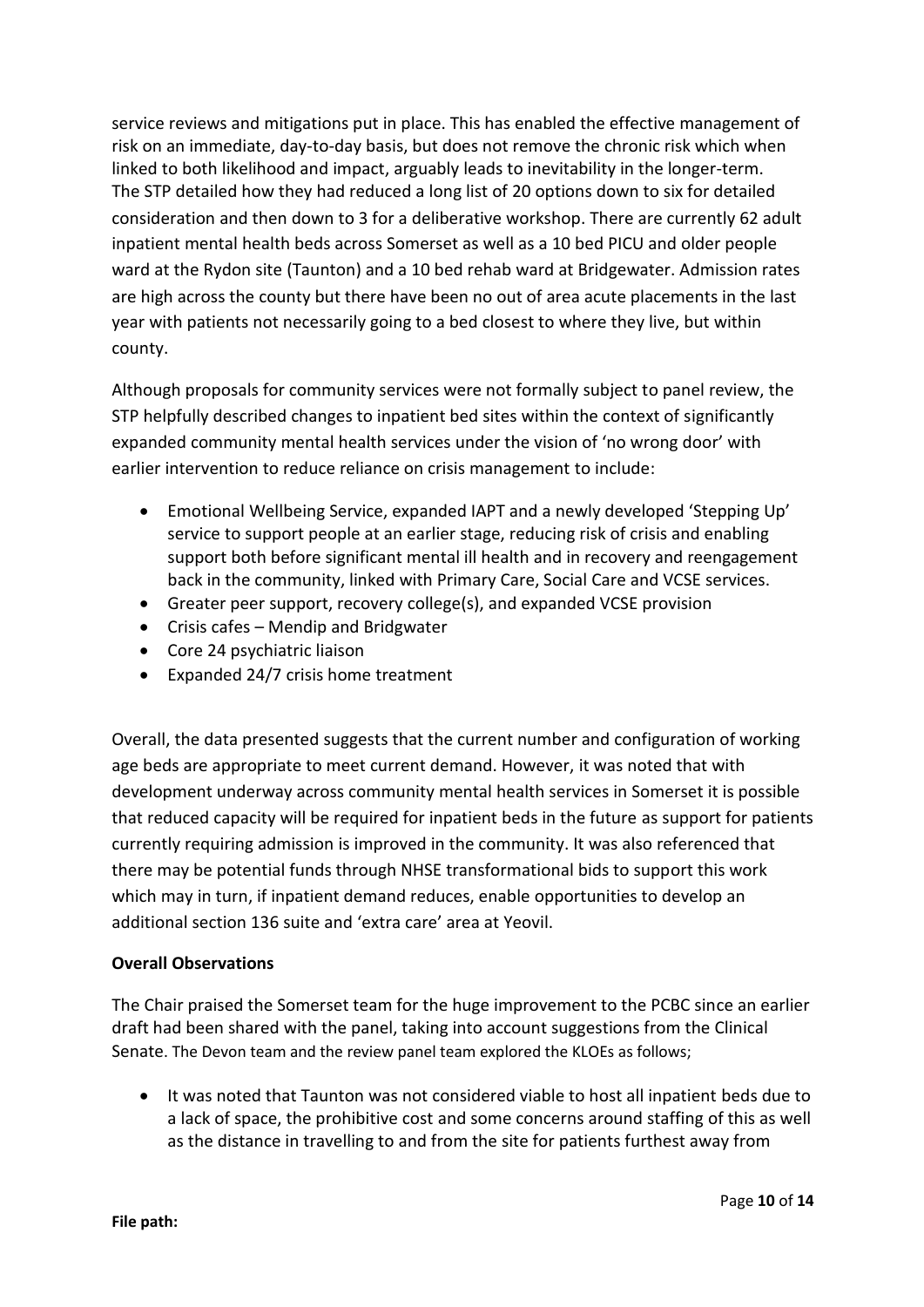Taunton. It was acknowledged that both staffing and travel can also impact upon clinical outcomes for patients.

- That the current risk mitigation plans in place for managing challenging situations on St Andrew's ward has worked well but that pending support via public consultation, implementation of the proposed clinical model should not be delayed.
- It was noted that in the future, an extra care area and additional S136 suite at the Yeovil site would be desirable, although not immediately essential, given that there is no PICU on the Yeovil site. However, this would be reliant on the community model reducing inpatient demand by 4 beds which would need to be monitored and demonstrated at a future point in time before any additional changes could be implemented. The panel commented that this would need to take into account that inpatient capacity had been reported as average for the population in Somerset, alongside high utilisation and historic under investment in mental health services.
- There was some discussion around the sustainability of the proposed model set against any future changes to wider services across Somerset and that the future vision is for two vibrant acute hospitals in Taunton and Yeovil with 24/7 A&Es and full medical takes to continue.
- It was understood that the option to co-locate beds in Wells was not favoured due to the lack of access and proximity to an A&E and that this access to A&E underpinned the clinical case. The option of linking with other units across county boundaries was explored but none are close enough or have the ability to expand. It was noted that it should be made clear that the Yeovil ward is not on the Yeovil DGH site and therefore ambulance travel will still be required. However, there was consensus that the reduced transfer time and from experience, reduced wait for ambulances, would have a significant impact on safety and the patient experience and outcomes.
- Workforce was discussed by the panel and it was noted that recruitment and retention is good in Yeovil, that no redundancies were anticipated as a result of the move and that staff from Wells who do not want to work in Yeovil would have opportunities in the expanding community team. There are also no psychiatric trainees based at Wells while in Yeovil there would be better training opportunities through co-location, the proximity of the acute trust and through links to the psychiatric liaison service. It was noted that there are plans for the community mental health team in Mendip to expand their service including the HTT. The panel were also reassured that the model proposed is not dependent on retraining staff which can delay implementation. In addition to this there is anticipated benefit through having a larger team on a co-located ward for shared learning and continuing professional development.
- The panel discussed with the presenting team from Somerset how variation in need and casemix such as patients transitioning for CAMHS would be managed and how this is supported by the development of an enhanced community model. Patients are not always placed in the ward closest to their home but there is flexibility across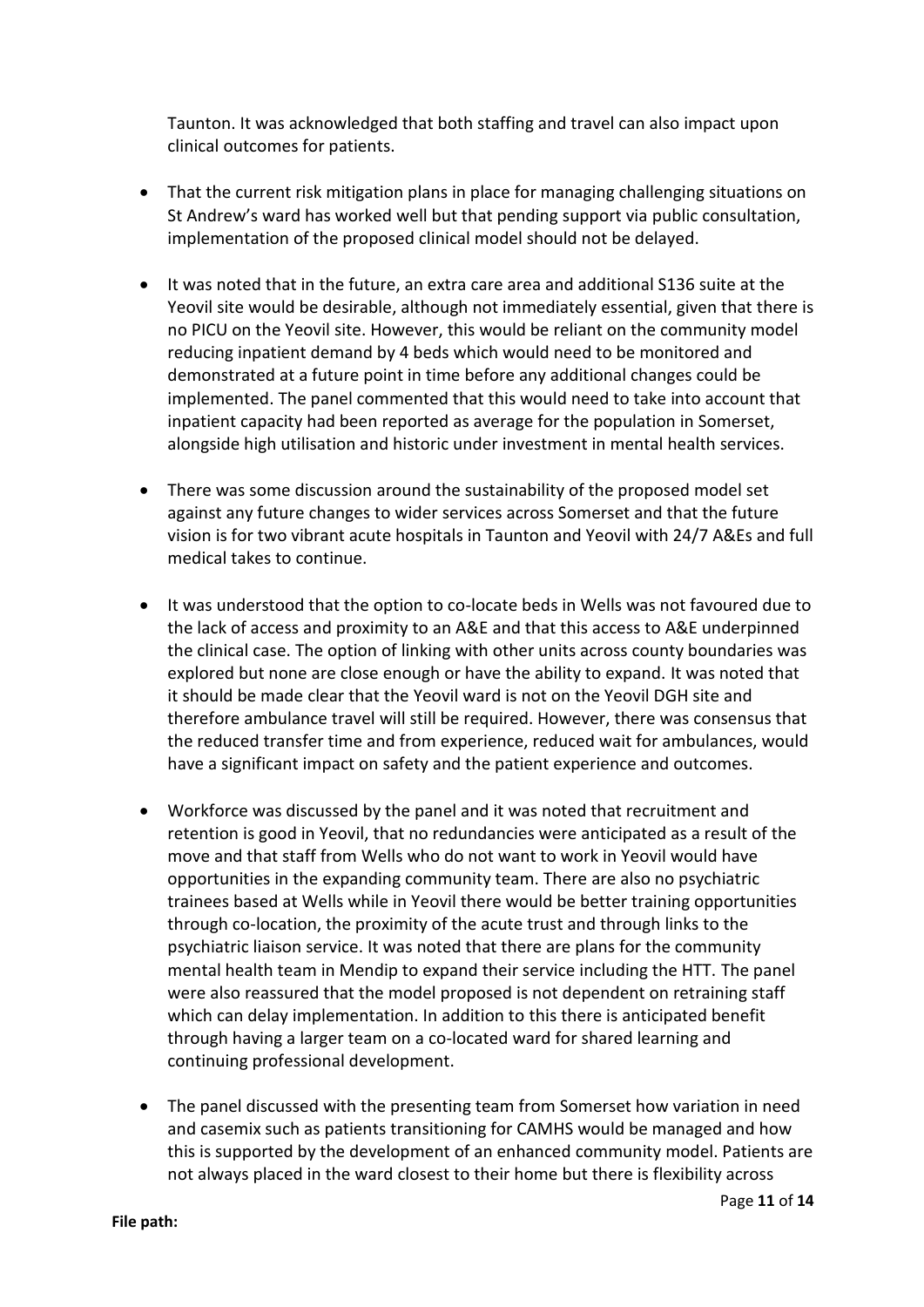teams with newly appointed peer support workers linking in before, during and after discharge. Strong links demonstrated with social care were praised, noting that through co-location of services social care would be able to be more involved and intervene earlier. The panel encouraged the principle that equality is delivered by the ability to adjust services to need. It was noted that a timeline for the delivery of the community model aligned with proposed changes to inpatient services would help give confidence that pathways were joined up to prevent crisis.

• There was some concern that there is not currently a 24/7 HTT although it is anticipated that this will be delivered through funding and supported by the development of two crisis cafes. However there is no crisis house or overnight provision for crisis and the difference between the crisis offer and the HTT should be distinguished rather than the HTT becoming a crisis team by default. An out of hours mobile workforce is needed to address crisis management which in turn could prevent short term admissions resulting from inadequate crisis coverage.

#### **7 Conclusion**

The Clinical Review Panel support the proposal to move 14 adult inpatient mental health beds from Wells to Yeovil for the co-location of two wards. Pending consultation approval, a swift timeline for this is encouraged. Whilst not part of the proposal for consultation and therefore not explored in depth, the proposals for ongoing development of community mental health services were praised and encouraged, noting that these may impact on inpatient demand in the future.

#### **8 Next Steps**

The summary recommendations were shared verbally with the STP at the end of the panel meeting. This report will be shared in draft version with the STP for fact checking and with the CRP prior to sign off by the Senate Council.

#### **9 Reporting Arrangements**

The CRP team will report to the Clinical Senate Council which will agree this final report and be accountable for the advice contained therein. The report will be shared with the STP and NHS England Assurance Team. Somerset STP will own the report and be expected to make it publicly available via its governing body or otherwise after which point it will also become available on the Clinical Senate website.

## **10 Appendices 10.1 The Somerset STP Presenting Team**

| Title, organisation |
|---------------------|
|                     |
|                     |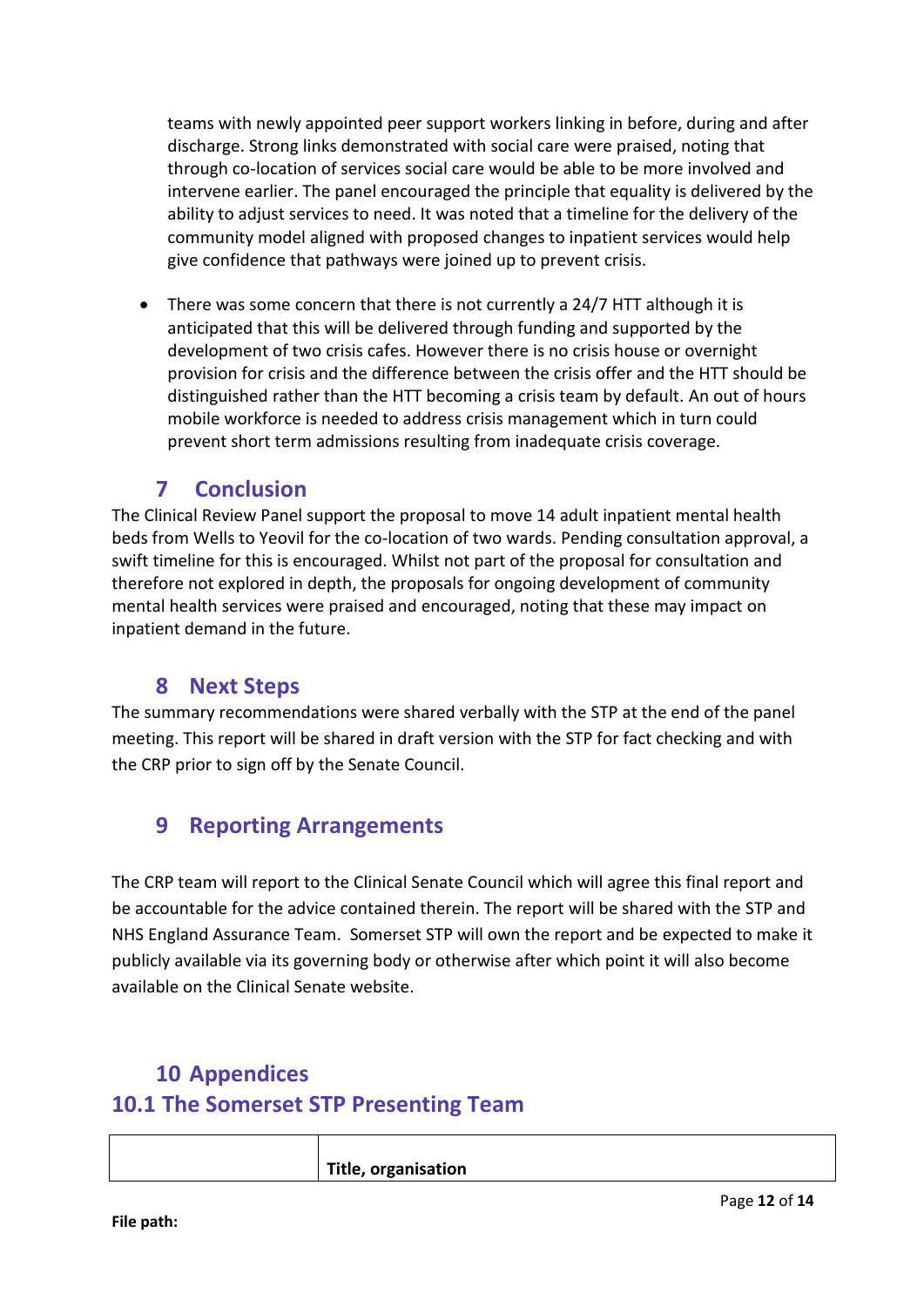| <b>Name</b>    |                                                                                                  |
|----------------|--------------------------------------------------------------------------------------------------|
| Alex Murray    | Clinical lead, Somerset STP                                                                      |
| Maria Heard    | Programme Director, Fit for My Future Programme, Somerset<br><b>CCG</b>                          |
| Peter Bagshaw  | Clinical Lead Mental Health, Somerset CCG                                                        |
| Tim Baverstock | Strategic Manager Commissioning (Adult Social Care), Somerset<br><b>County Council</b>           |
| Neil Jackson   | Deputy Service Director, Mental Health and LD, Somerset<br>Partnership NHS Foundation Trust      |
| Sarah Oke      | Medical Director, Adult Mental Health, Somerset Partnership NHS<br><b>Foundation Trust</b>       |
| Jess Popham    | Operational Service Manager, Home Treatment, Somerset<br><b>Partnership NHS Foundation Trust</b> |
| Jenny Walton   | Ward Manager, St Andrews, Somerset Partnership NHS<br><b>Foundation Trust</b>                    |
| Jane Yeandle   | Service Director, Mental Health & LD, Somerset Partnership NHS<br><b>Foundation Trust</b>        |

## **10.2 The Review Panel**

The review panel comprised members of the Clinical Senate Council, Assembly and clinicians brought in specifically for this panel.

| <b>Panel Role</b>            | <b>Name</b>   | <b>Title</b>                                         |
|------------------------------|---------------|------------------------------------------------------|
| Chair                        | Sally Pearson | Clinical Chair, South West Clinical Senate           |
| Vice Chair                   | David Halpin  | Clinical Vice Chair, South West Clinical<br>Senate   |
| <b>Secondary Care Mental</b> | Paul          |                                                      |
| <b>Health</b>                | Winterbottom  | <b>Consultant Learning Difficulties Psychiatrist</b> |
| Mental Health Network        | David Soodeen | Mental Health lead SW Clinical Network               |
| GP                           | Anita Pearson | Clinical lead, NEW Devon CCG Clinical lead           |
| Allied Health                | Jane Mitchell | AHP (Allied Health Professional), Cornwall           |
| Professional                 |               | <b>Partnership Foundation Trust</b>                  |
| <b>Community Health</b>      |               | Adult Home Team Manager, Dudley and                  |
| <b>Nursing</b>               | Debbie Gall   | Walsall Mental Health Partnership NHS                |
|                              |               | Trust                                                |